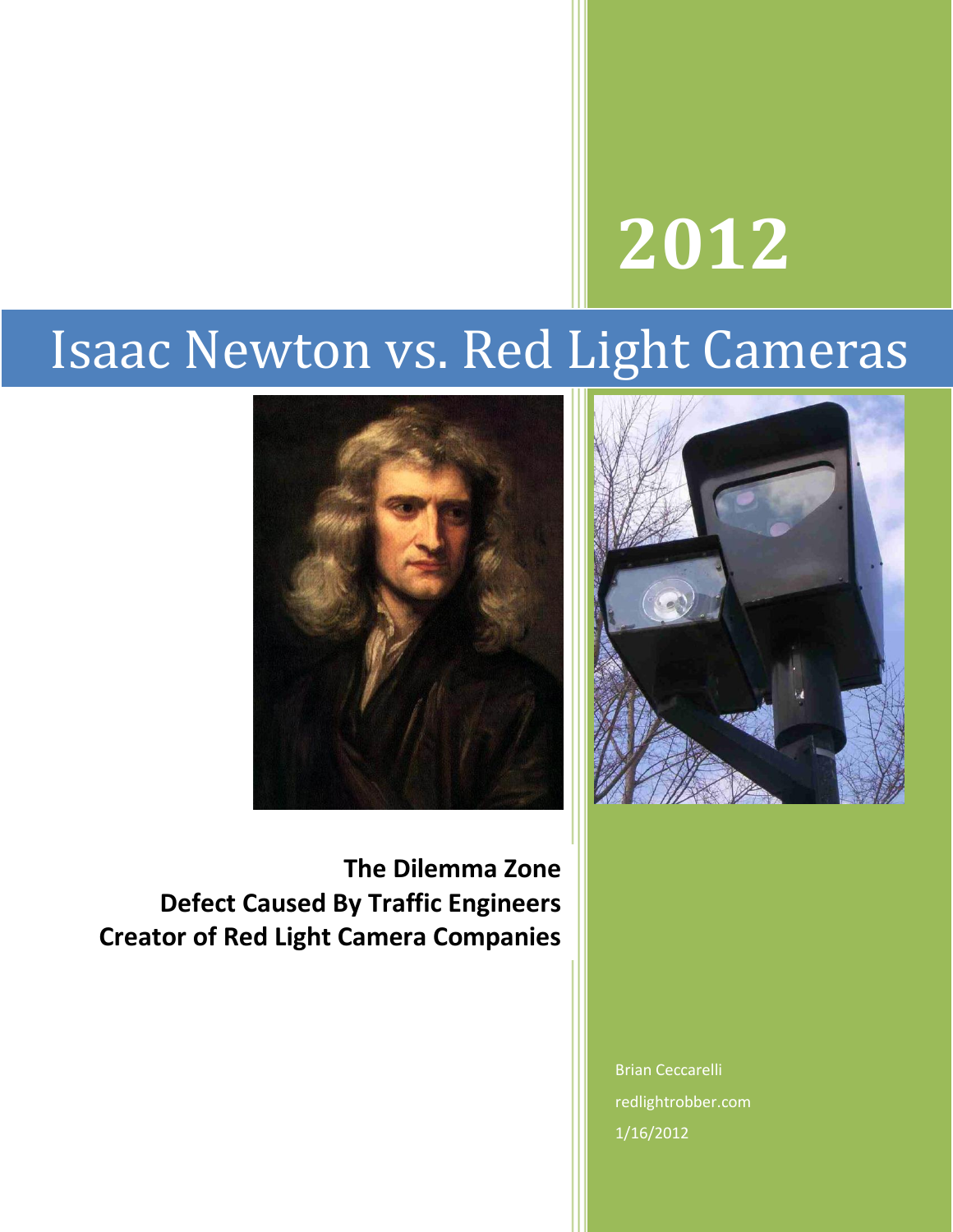# **Table of Contents**

| The Name "The Yellow Light Interval Equation" - One Possible Name  8 |
|----------------------------------------------------------------------|
|                                                                      |
|                                                                      |
|                                                                      |
|                                                                      |
|                                                                      |
|                                                                      |
|                                                                      |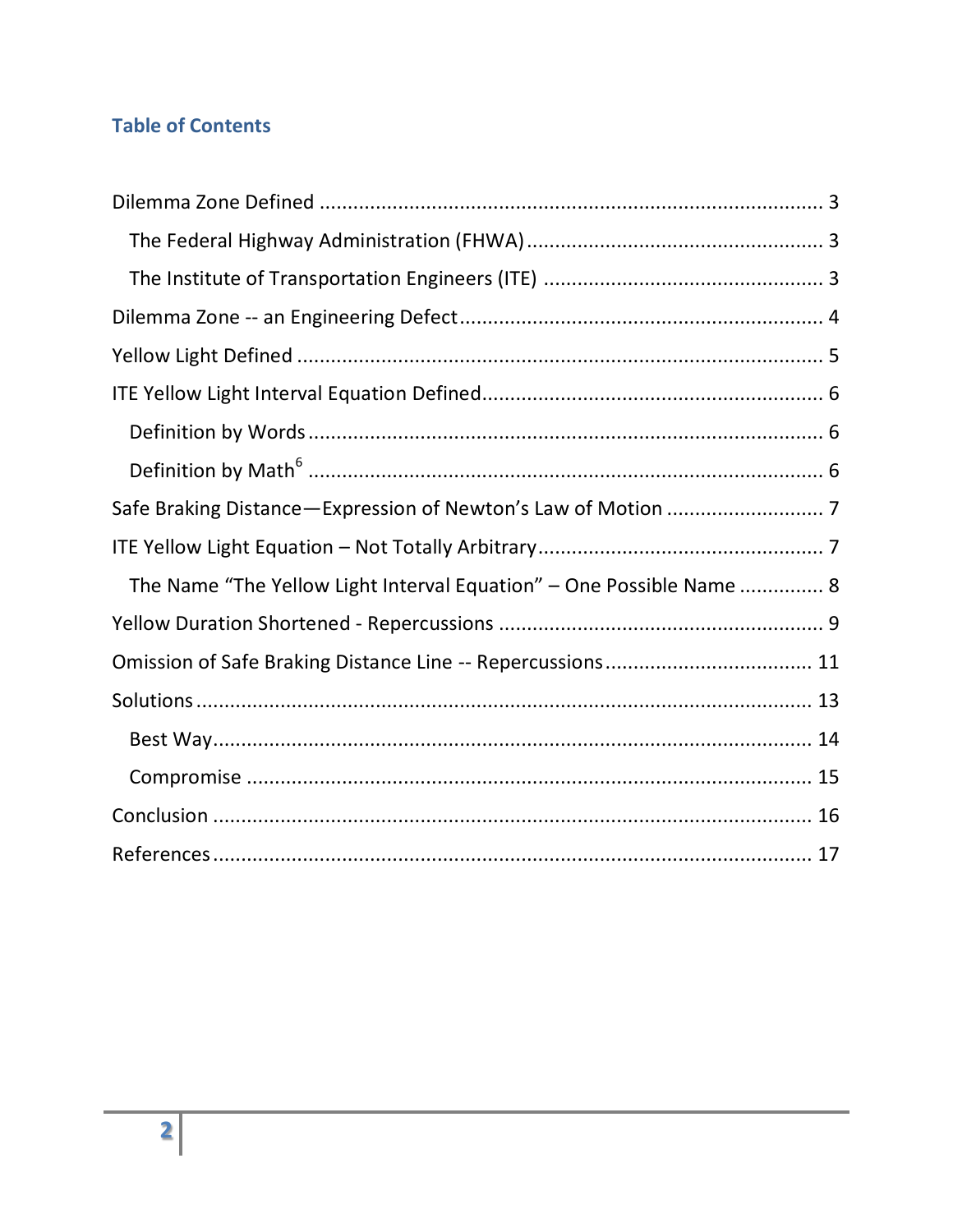#### <span id="page-2-0"></span>**Dilemma Zone Defined**

#### <span id="page-2-1"></span>**The Federal Highway Administration (FHWA)**

The area in which it may be difficult for a driver to decide whether to stop or proceed through the intersection at the onset of the yellow signal indication. It is also referred to as the "option zone" or the "zone of indecision. $1^2$  The FHWA is talking about a type II dilemma zone.

There is also the worse type I dilemma zone<sup>2, 4</sup>. A type I dilemma zone is a region of the road where if the driver is in it at the time the light turns yellow, the driver neither can stop safely nor proceed at the approach speed without running a red light. In this case the yellow is so short that it confronts the driver with an unsolvable decision problem<sup> $\ell$ </sup>. . There is no solution.

#### <span id="page-2-2"></span>**The Institute of Transportation Engineers (ITE)**

The dilemma zone is a space between two points on an approach to a signalized intersection, generally defined as beginning at a point where approaching drivers—when shown a yellow display—will stop at the stop line of the intersection and ending where drivers—again, when shown a yellow display—will proceed through the intersection before the red indication is displayed. Between these two points, drivers are in a dilemma as to whether to stop or proceed. Some will decide to stop and others continue on. An abrupt stop may cause a rear-end crash and failing to stop may cause a right-angle crash. $3$  ITE is referring to a type II dilemma zone.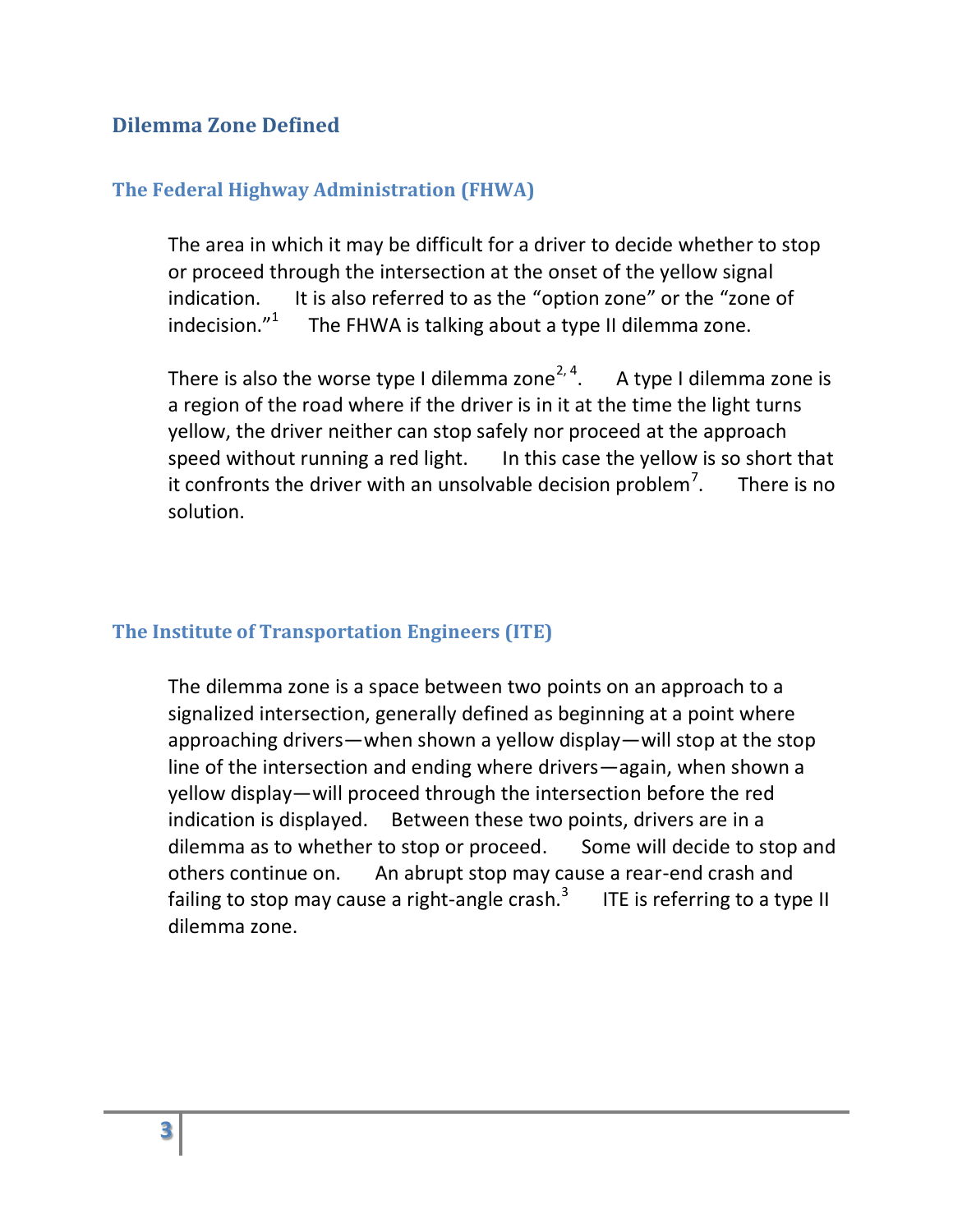#### <span id="page-3-0"></span>**Dilemma Zone -- an Engineering Defect**

Most DOTs and organizations like the [National Motorist Association](http://www.motorists.org/) know that traffic engineers must set the yellow light interval to that computed by ITE's equation. By setting the yellow light interval to that equation, DOT's give the yellow light interval the bare bones minimum time that it takes for the type I dilemma zone go away.<sup>2, 4</sup> A type I dilemma zone is a region on the road where the engineer confronts the driver with an unsolvable decision problem. No matter whether the driver decides to go or to stop, the engineer forces the driver to run a red light.

Most DOTs in the world use ITE's equation as their formal spec. But what they don't know is that this same ITE equation, not only requires that traffic engineers set the yellow light interval correctly, *but also requires that traffic engineers disclose the safe braking distance line to the driver*. Without disclosing the safe braking distance line to the driver, DOTs create a type II dilemma zone.

A type II dilemma zone is a region on the road where although the solution of whether to stop or to go is possible [no type I dilemma zone], it is still not clear to the driver what that solution is.

A correctly set yellow light interval works only when engineers implement it in tandem with full disclosure of the safe braking distance. This tandem requirement comes directly from Newton's Laws of Motion, Newton's Laws of Motion being embedded in ITE's equation. Traffic engineers need to paint a line on the approach to every signalized intersection indicating the location of the safe braking distance. The need to do this is just as important as the need to set the yellow interval correctly.

Without disclosure of the safe braking distance line, the engineer forces the driver, upon seeing a light turn yellow, to guess whether to stop or to proceed. This guess creates the "zone of indecision"—the dilemma zone—a type II dilemma zone.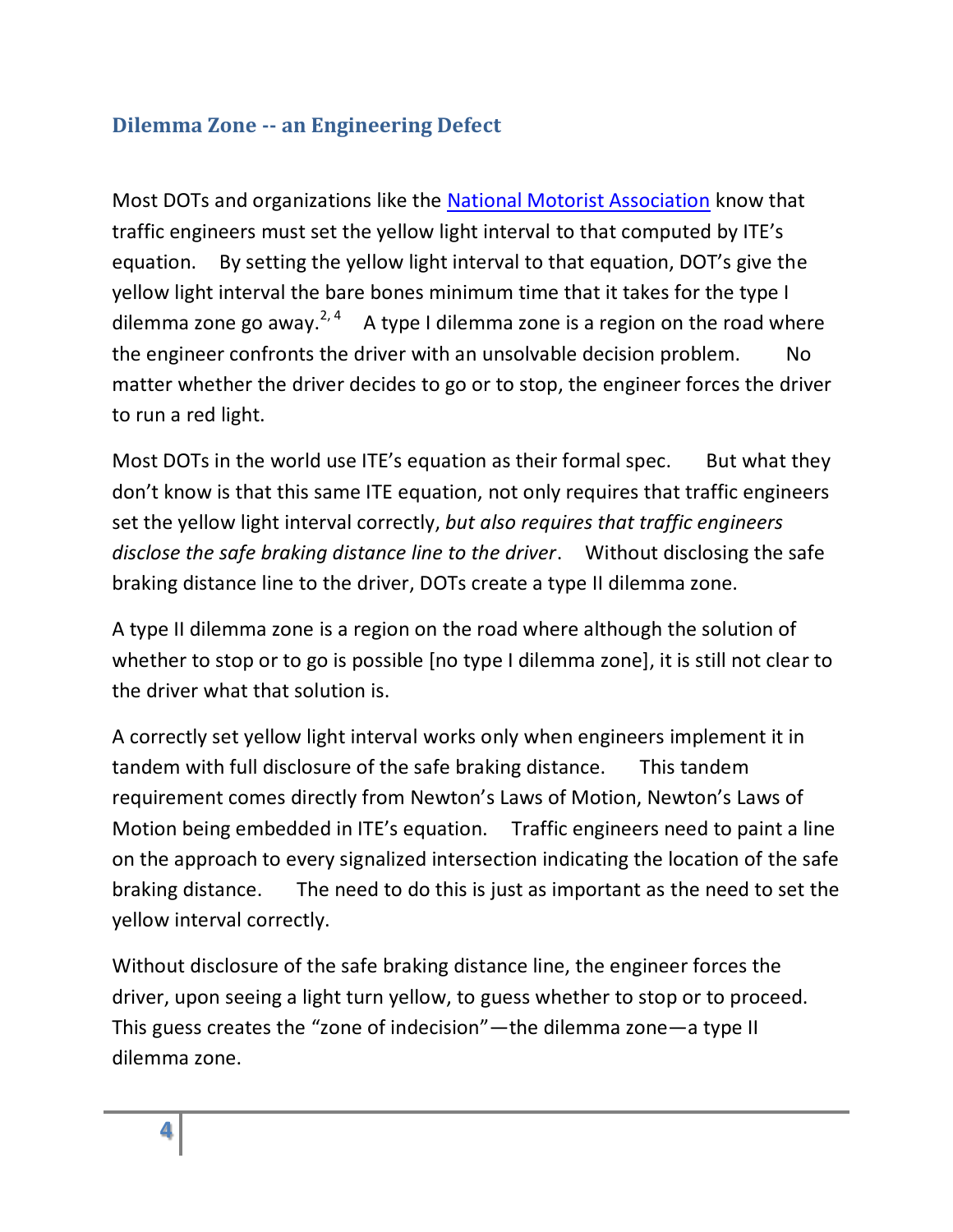Traffic engineers have the deadly habit of misapplying ITE's yellow light equation to turn lanes and to two close-by intersections. By misapplying ITE's equation, engineers automatically create a type I dilemma zone. Unimpeded drivers going the maximum allowable speed, who have passed the critical distance for their speed, need up to *twice* as much yellow to slow down in order to initiate their turn or to avoid running into obstacles on the far side of the intersection. ITE's equation only provides enough time for driver going the maximum allowable speed. It does handle a slowing down driver who is not slowing down to a stop. The inventor of the yellow light equation, Denos Gazis<sup>4</sup>, never intended for a traffic engineer to use his equation for turn lanes. In his paper, "The Problem of the Amber Light Signal in Traffic Flow, Gazis clearly means for his equation to be used for straight-thru movement only. Gazis mentions that turning cars are a different problem, and not covered by his equation.

Traffic engineers also add insult to injury by making turn yellows even shorter than ITE's equation. That act only increases the type I dilemma zone. Traffic engineers do not understand ITE's yellow light equation. Instead of a setting the yellow longer to allow drivers to slow down from the maximum allowable speed, engineers shorten the yellow because they feel cars are going slower the speed limit. They do not understand that slowing down, with no intention of stopping, requires more time, not less. By shorting the yellow, engineers covertly forbid drivers from approaching the intersection at the maximum allowable legal speed. Engineers force such drivers to run red lights.

#### <span id="page-4-0"></span>**Yellow Light Defined**

Prerequisite: Place a *line* at the safe braking distance from the intersection.

1. When the driver sees the light turn yellow and he has not yet crossed the *line,* he must stop. The light will be red by the time the driver gets to the intersection. If he goes, then he will run a red light and possibly cause a T-bone collision.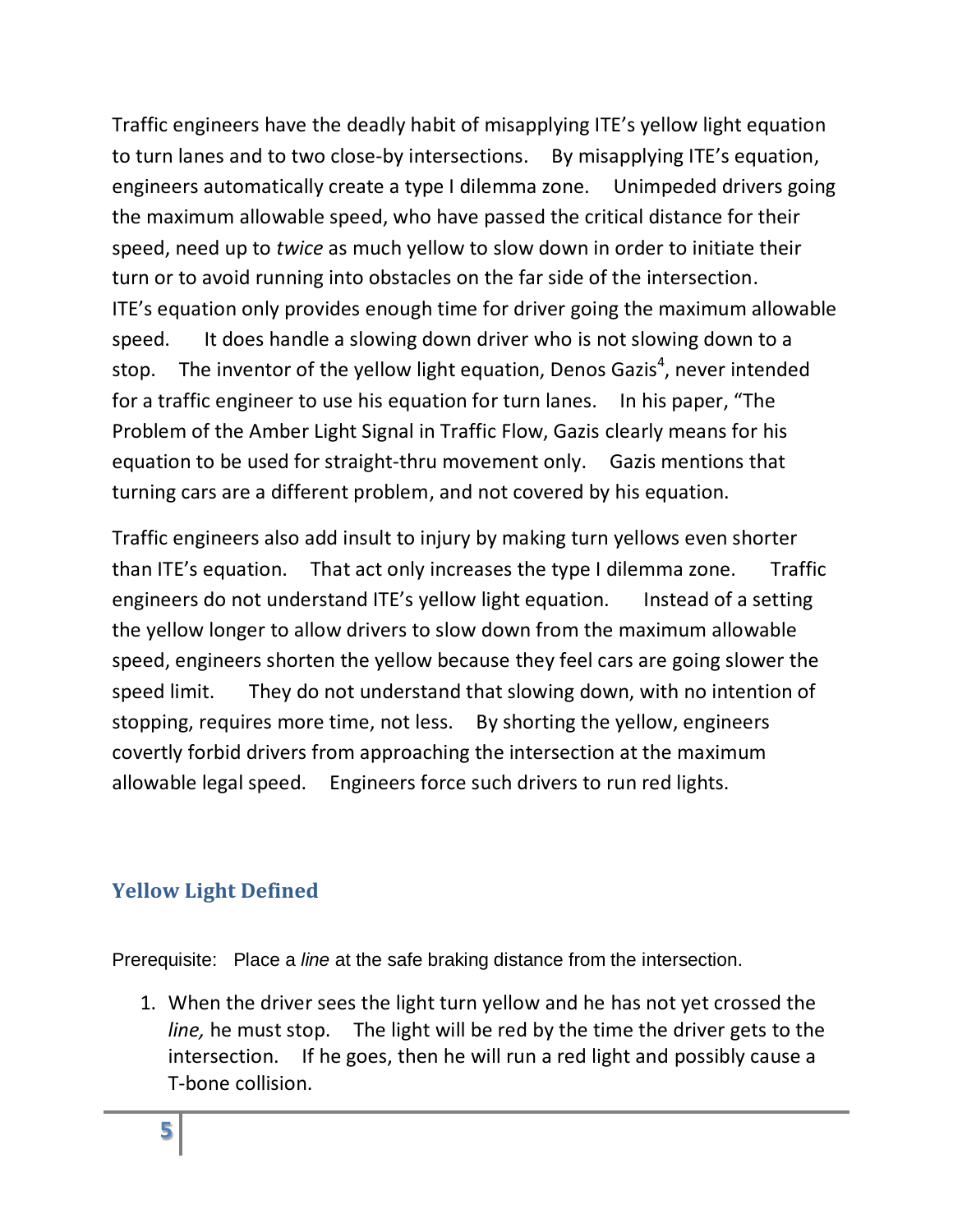- 2. If the driver has already crossed the line when light turns yellow, the driver must go. The light will still be yellow when the driver gets to the intersection. If the driver tries to stop, he may cause a rear-end collision.
- 3. If the driver is on the *line* when the light turns yellow, the driver must stop. The yellow will turn red the instant the driver gets to the intersection. If the driver goes, he will run the red light but he will traverse the intersection within the all-red interval. He will be safe.

#### <span id="page-5-0"></span>**ITE Yellow Light Interval Equation Defined**

The yellow light interval equals the time it takes for a driver to perceive the light turning from green to yellow plus the time it takes for a driver to traverse the safe braking distance at the speed limit.<sup>5</sup>

<span id="page-5-1"></span>**Definition by Words**

Y [Safe Braking Distance]  $\boldsymbol{S}$ 

<span id="page-5-2"></span>**Definition by Math<sup>6</sup>**

$$
Y = t_p + \frac{\left[\frac{v^2}{2a + 2Gg}\right]}{v}
$$

$$
Y = t_p + \left[\frac{v}{2a + 2Gg}\right]
$$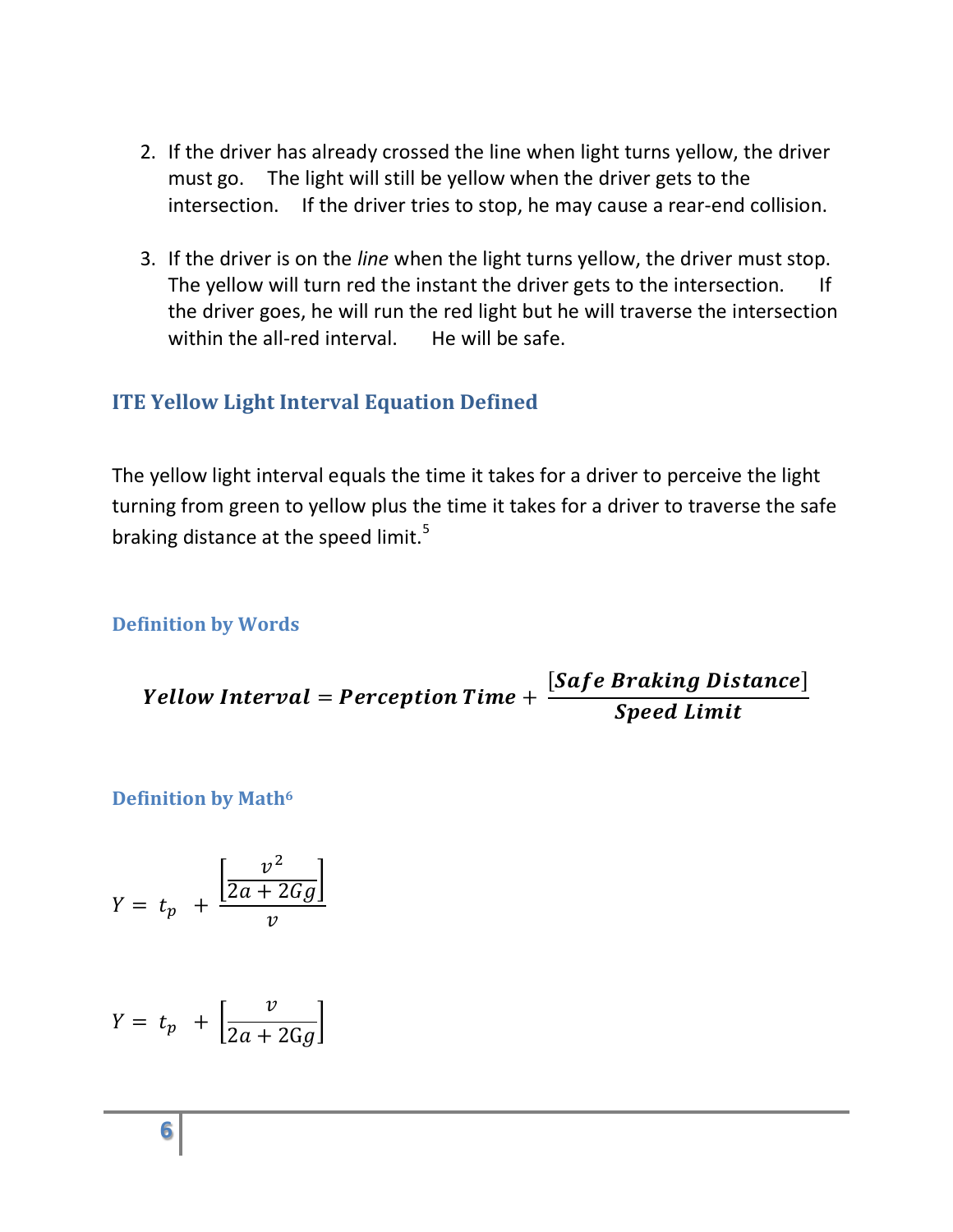Where:

 $t_p$  = perception time in seconds  $v = speed$  limit in ft/s a = safe deceleration of car in ft/s<sup>2</sup> G = Acceleration due to Earth's gravity (32.2 ft/s<sup>2</sup>)  $g =$  grade of the road in %/100, downhill is negative grade

<span id="page-6-0"></span>**Safe Braking Distance—Expression of Newton's Law of Motion**

$$
S_b = \left[\frac{v^2}{2a + 2Gg}\right]
$$

To see a formal math derivation of the safe braking distance equation from Newton's Laws of Motion, see *Derivation of the Yellow Light Equation*, Red Light Robber, [http://redlightrobber.com/red/links\\_pdf/Derivation.pdf.](http://redlightrobber.com/red/links_pdf/Derivation.pdf)

# <span id="page-6-1"></span>**ITE Yellow Light Equation – Not Totally Arbitrary**

This spec incorporates the immutable Newton's Laws of Motion. Half of the spec computes the yellow time. The other half computes the safe braking distance. The safe braking distance derivation is an exact expression of a higher law that governs the universe. It is as important to the formula as the yellow time itself. But traffic engineers choose to implement only the yellow time half, not the safe braking distance half. By your DOT not implementing the full spec, your DOT violates the higher law and establishes conditions that force drivers to run red lights.

In order for drivers to obey the spec, the driver needs for traffic engineers to disclose the exact location of the safe braking distance: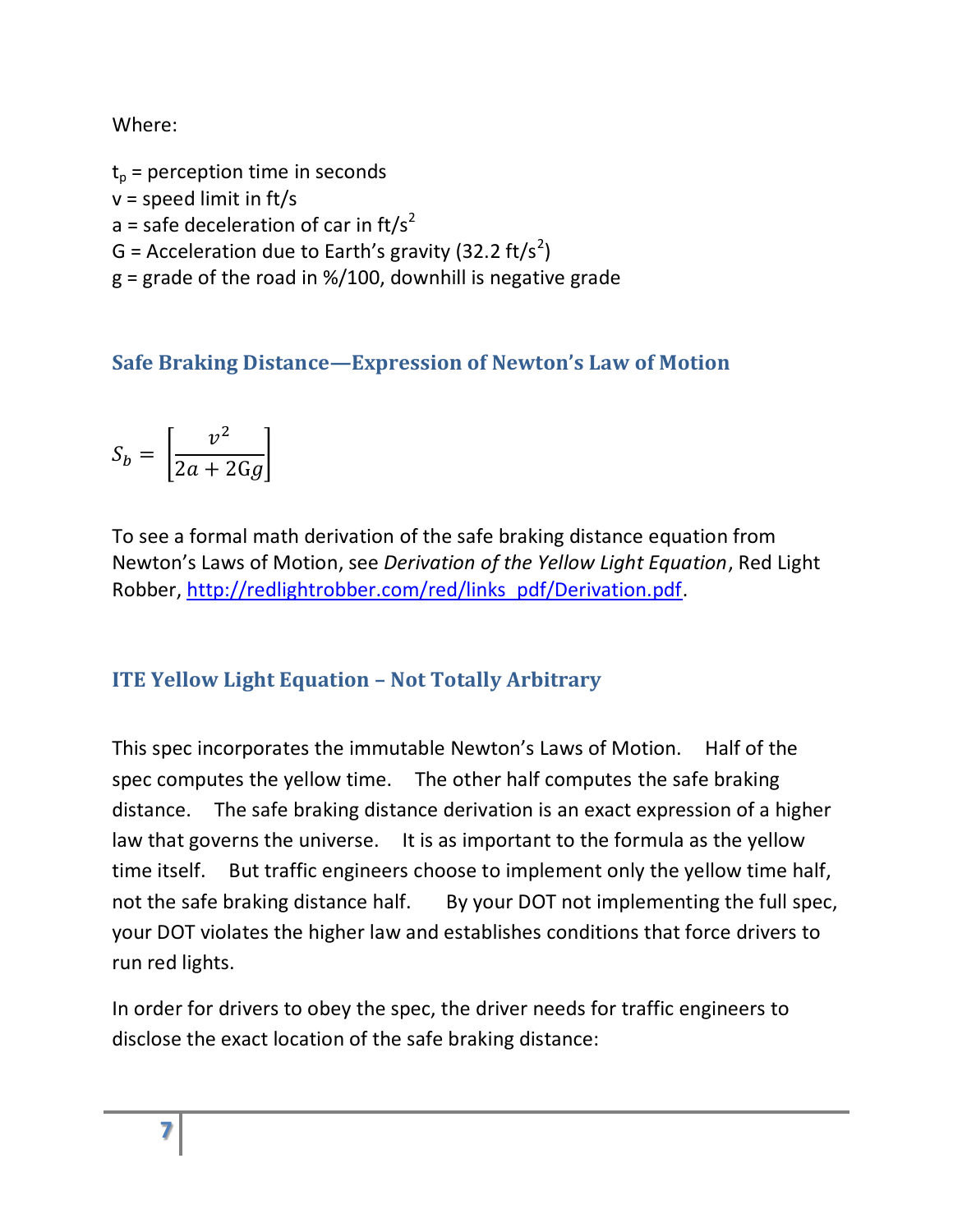$$
S_b = \left[\frac{v^2}{2a + 2Gg}\right]
$$

Which in tandem requires traffic engineers to set the yellow light interval to:

$$
Y = t_p + \frac{S_b}{v}
$$

Setting Y but not disclosing  $S_b$  is like requiring a cook to bake bread for 20 minutes but not telling the cook at what temperate to cook it. The repercussions of badly cooked bread are raw dough or burnt crust. The repercussions of badly cooked intersections are rampant red light running, rear-enders and T-bone crashes.

<span id="page-7-0"></span>**The Name "The Yellow Light Interval Equation" – One Possible Name**

The name "The Yellow Light Interval Equation" can be redubbed the "The Safe Braking Distance Line Equation":

$$
S_b = v(Y - t_p)
$$

where the traffic engineer paints a line at  $S_b$  from the intersection. It is equally valid. Traffic engineers did not consider refactoring the polynomial. Actually the real problem with traffic engineers (and this is a truthful statement not a sarcastic one) is that traffic engineers do not know physics.

Physics is the science of expressing reality in terms of math. It is reality to math. Not math to reality. ITE's equation demonstrates the latter: capricious math forced upon Nature, and thus rejected. A physicist sees ITE's equation and says, "Aside from ITE's equation never working because it is not an equation of motion, ITE's equation still demands me to set the yellow light interval to Y and tell the driver the location of the safe braking distance  $S_b$ . But even when I do all that, that equation still creates a type II dilemma zone for cars travelling slower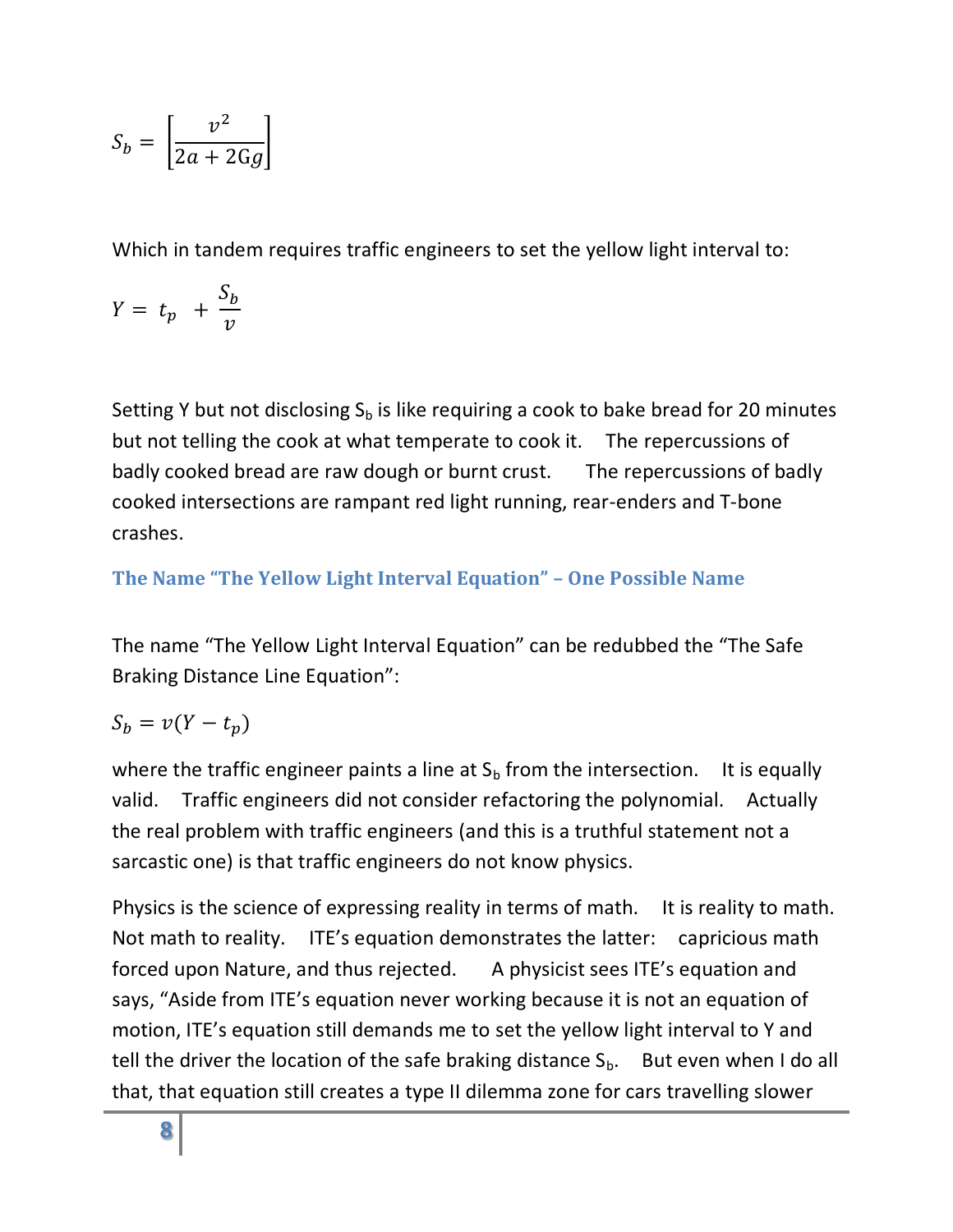than the speed limit inside the safe braking region when the light turns to yellow. The equation will always cause problems."

A traffic engineer sees ITE's equation and says, "I will set the yellow light interval to Y only for straight-thru lanes. I'll use a different standard, the MUTCD 3 second minimum, for left turn lanes. I'll give those left-turning cars 3 seconds even when the straight-thru cars get 4.5 seconds. Law of Momentum? What's that? Safe braking distance line? What's that? By the way, there is this awful dilemma zone which has been causing red light running, crashes and deaths for decades. We don't know what causes all this, but look at all our efforts to curtail its effects."

In total frustration of seeing cars running red lights and crashing, town councils and sheriffs follow up with, "We'll put up some red light cameras. Those will make Newton's Laws of Motion go away."

# <span id="page-8-0"></span>**Yellow Duration Shortened - Repercussions**

When the traffic engineer does this,

$$
Y < t_p + \frac{\left[\frac{v^2}{2a + 2Gg}\right]}{v}
$$

he sets the yellow interval to a length less than the equation requires, and in so doing violates Newton's Laws of Motion and creates a type I dilemma zone. Since  $t_p$  and v are constants, the traffic engineer cuts into the safe braking distance. The driver no longer has enough distance within which to stop his car. The driver must go through the intersection. The traffic engineer forces drivers to run red lights.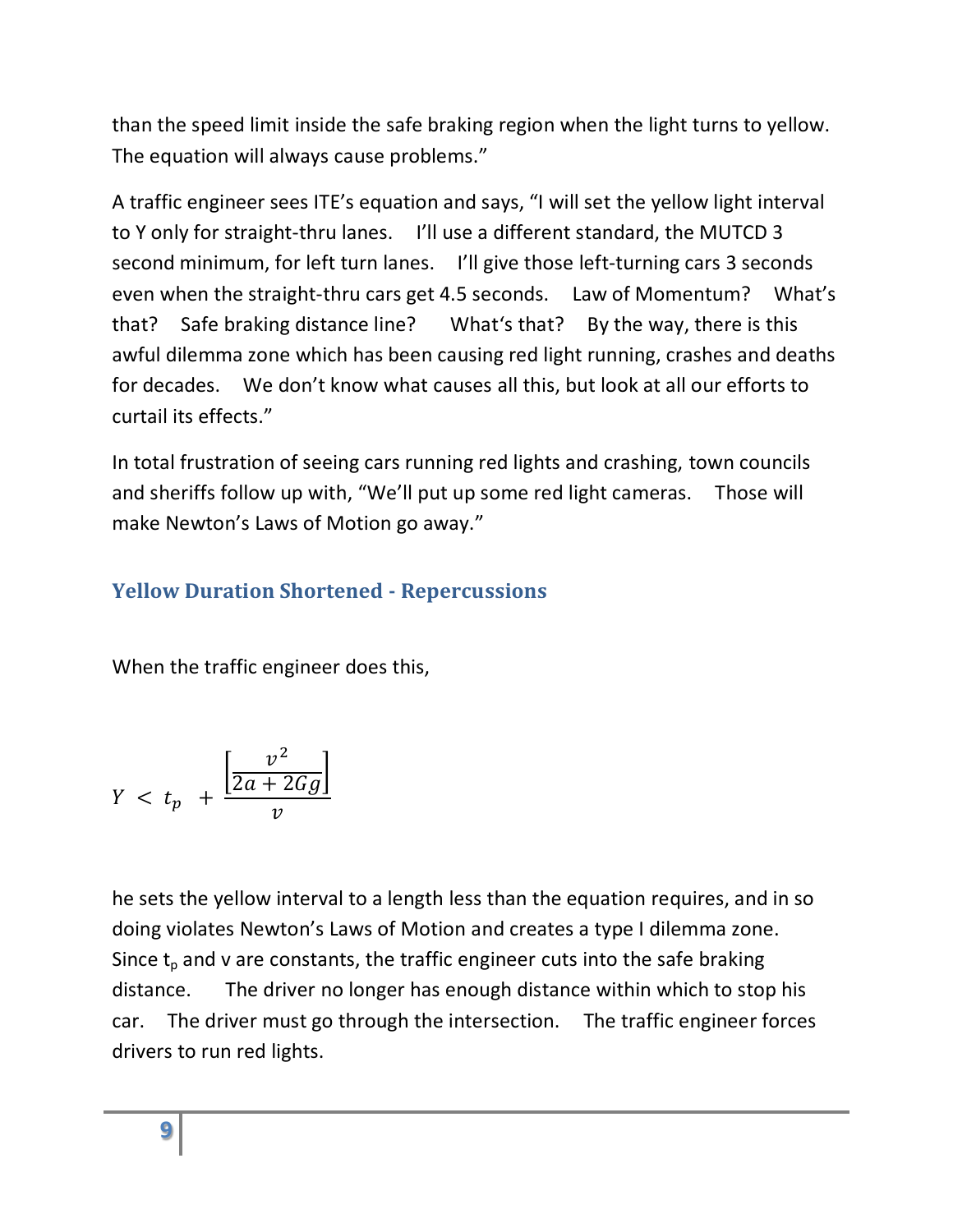Everyone has heard of cities shortening the yellow light durations, but few understand how reprehensible that is. There is a tremendous penalty for the engineer's crime of violating the immutable Laws of the Universe. Mother Nature does not take kindly to being violated. By looking at the red light camera data, you will see that shortening Y even so much as a mere ½ second, more than quadruples [the number of red light runners.](http://redlightrobber.com/red/links_pdf/How-Yellow-Intervals-Affect-Red-Light-Running.pdf) Just a  $\frac{1}{2}$  second mistake puts millions of people in harm's way.

Many people accuse cities of intentionally shortening yellow lights. While I am sure some cities do so once seeing all the money a short yellow pulls in, I believe that most cities initially are not aware of their preexisting short yellows. At first cities are only aware that they have problems at certain intersections—that certain intersections have far more accidents and have more people running red lights. Cities place their cameras at these intersections.

It seems to never cross a city's mind that problem intersections are caused by engineers. Cities rather believe that thousands of drivers spontaneously get a suicide complex at their problem intersections, willfully run its red light, and then by the time they get to the next intersection, gain their sanity again. By accusing drivers of behavior disorders, cities enact the solution of enforcement. Sheriffs get behind this idea because the only thing they know is enforcement. Cities install cameras to penalize drivers. Cities penalize in an attempt to affect positive change in the drivers' behavior.

But once the red light camera data comes in, cities find that driver behavior hasn't changed. People are still running reds as usual. Cities do not understand that the problem must lay elsewhere. Given the traffic signal plans for those problem intersections, one immediately discovers that these problem intersections have specific and rather obvious engineering defects. The disparity of red light running statistics from one intersection to the next makes it obvious. At the top of the failure list is a type I dilemma zone. Next on the list is the type II dilemma zone. The type II dilemma zone is on every list.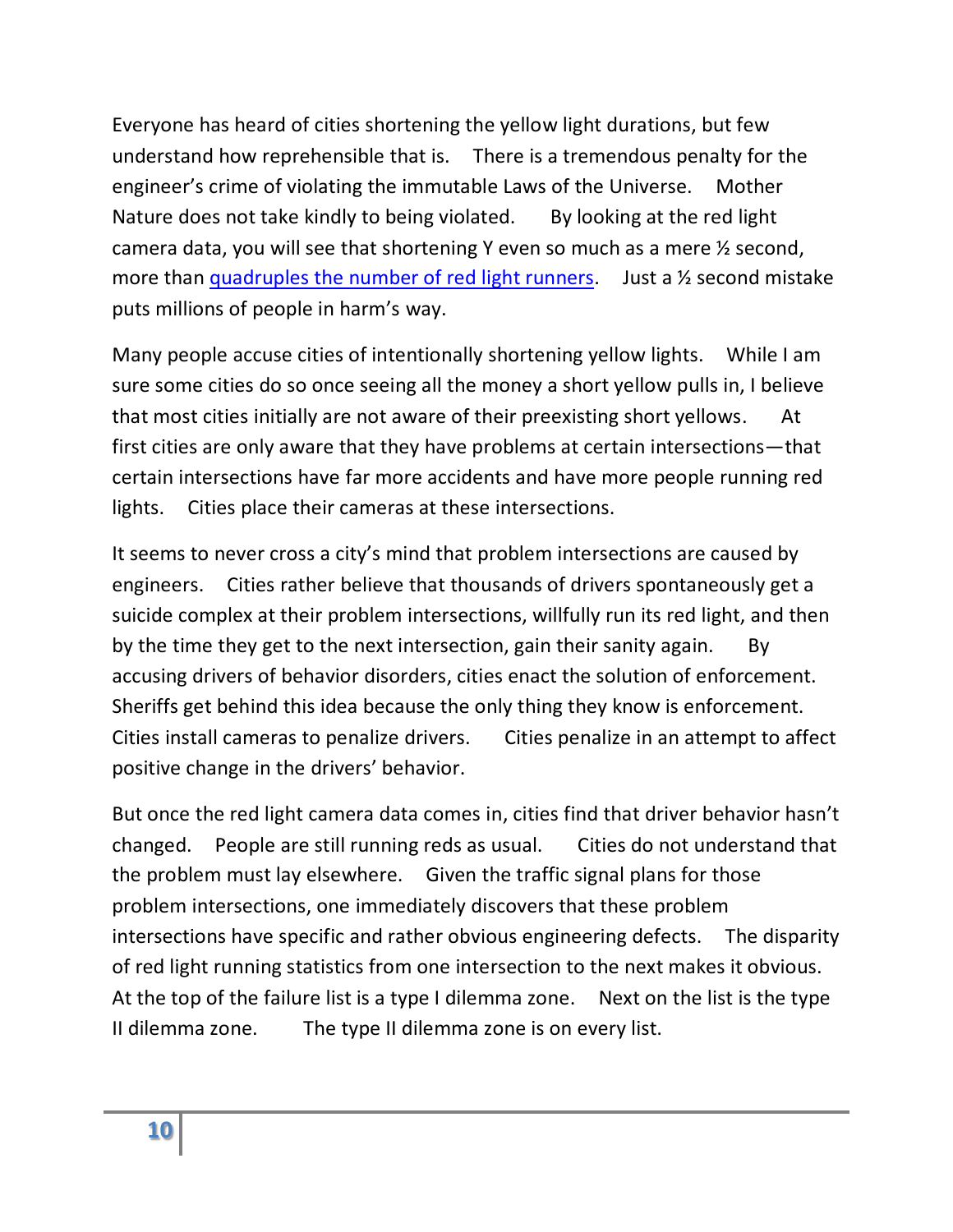Once the cameras are up and collecting the money, as my colleague Barnet Fagel the [Ticket Doctor](http://www.theticketdoctor.net/) puts it, the cameras become like cocaine. The income is addictive. Cities will not take the cameras down. Cities will not even use the camera data to help their engineers because helping their engineers would mean less revenue. On top of that, many cities like Cary have a tiered contract with their symbiotic traffic camera company. The more tickets Cary issues, the higher percentage of money Cary keeps. It profits Cary to keep traffic engineers in the dark.

## <span id="page-10-0"></span>**Omission of Safe Braking Distance Line -- Repercussions**

I bet until now you never heard about the safe braking distance line. After all none of us has ever seen one. Am I fussing about nothing? We all seem to have been getting along just fine without such a line these past decades.

Or have we?

Why do people run red lights? Why do accidents happen? Even though most people never witness crashes, crashes do happen at a rate of several dozen at each intersection each year. Why are crashes so frequent and why at every intersection?

It is the outcome of the presence of a dilemma zone.

Even when traffic engineers set the yellow correctly, there is still a tremendous amount of people running red lights. Setting the yellow "correctly" leaves no margin of error—the traffic engineer expects the human brain to be a computer.

If you believe your Town Council, a Town Council that supports red light cameras, then you believe everyone in the city, and I mean *everyone*, intentionally runs reds lights. You believe that everyone in the city drives like the [Dukes of](http://www2.warnerbros.com/dukesofhazzard/index.html)  [Hazzard.](http://www2.warnerbros.com/dukesofhazzard/index.html)

I have told you that violating the Laws of Motion causes reprehensible consequences. I have told you that a yellow ½ second shorter than that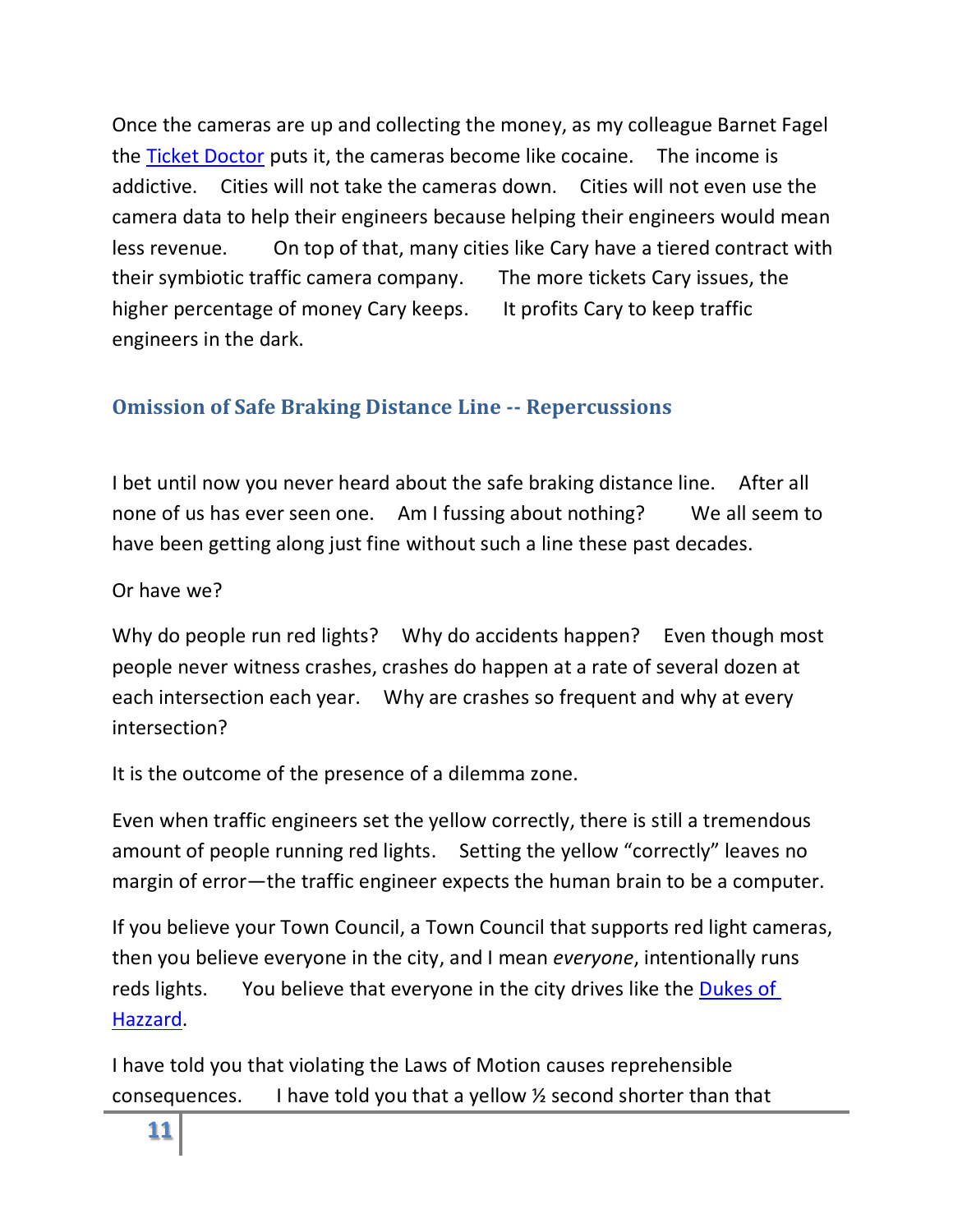required by ITE's equation more than quadruples the number of the people running reds. Well. *Quadruples from what?* It quadruples from the number of people running red lights due to the type II dilemma zone that same equation creates.

Even when DOTs set yellows to the ITE spec, there is still a steady stream of cars running red lights. A shorter yellow is a case of worse on top of bad. Bring the yellow up to spec, one removes the worse, but the bad is still there. Dilemma zone II is still present.

By omitting the safe braking distance line, the traffic engineer forces you to guess. How good a guesser are you? The farther away from the intersection you are, the easier it is to know you must stop. The closer to the intersection you are, the easier it is to know you must go. But somewhere in the middle, you really don't know whether you have the distance to stop or the time to go.

Imagine you are driving into Cary, North Carolina. It is Spring. The pear trees are spiked with white flowers, the scent of freshly blooming magnolias waft in the air. You are exiting off Highway 1 onto the Cary Parkway. You turn west onto Cary Parkway. You approach High Meadows Drive.

Reality strikes. You see the photo-enforced sign. There's a camera there. The pressure is on.

Do you know how far back 194.5 ft is from the intersection's stop line?

The light turns yellow. You are 195.0 ft from the intersection. You are not sure whether to go or stop. You guess to go. Oops! Wrong guess. You were really 6 inches farther from the intersection than the DOT's secret safe braking distance line when the light turned yellow. You ran the light by  $1/10^{th}$ of a second. Ticket for you.

This scenario, this single scenario, guarantees those red light camera companies a steady income. 99.9999% of all red light running on properly yellow-timed intersections are fraction of a second violations. All these puny little violations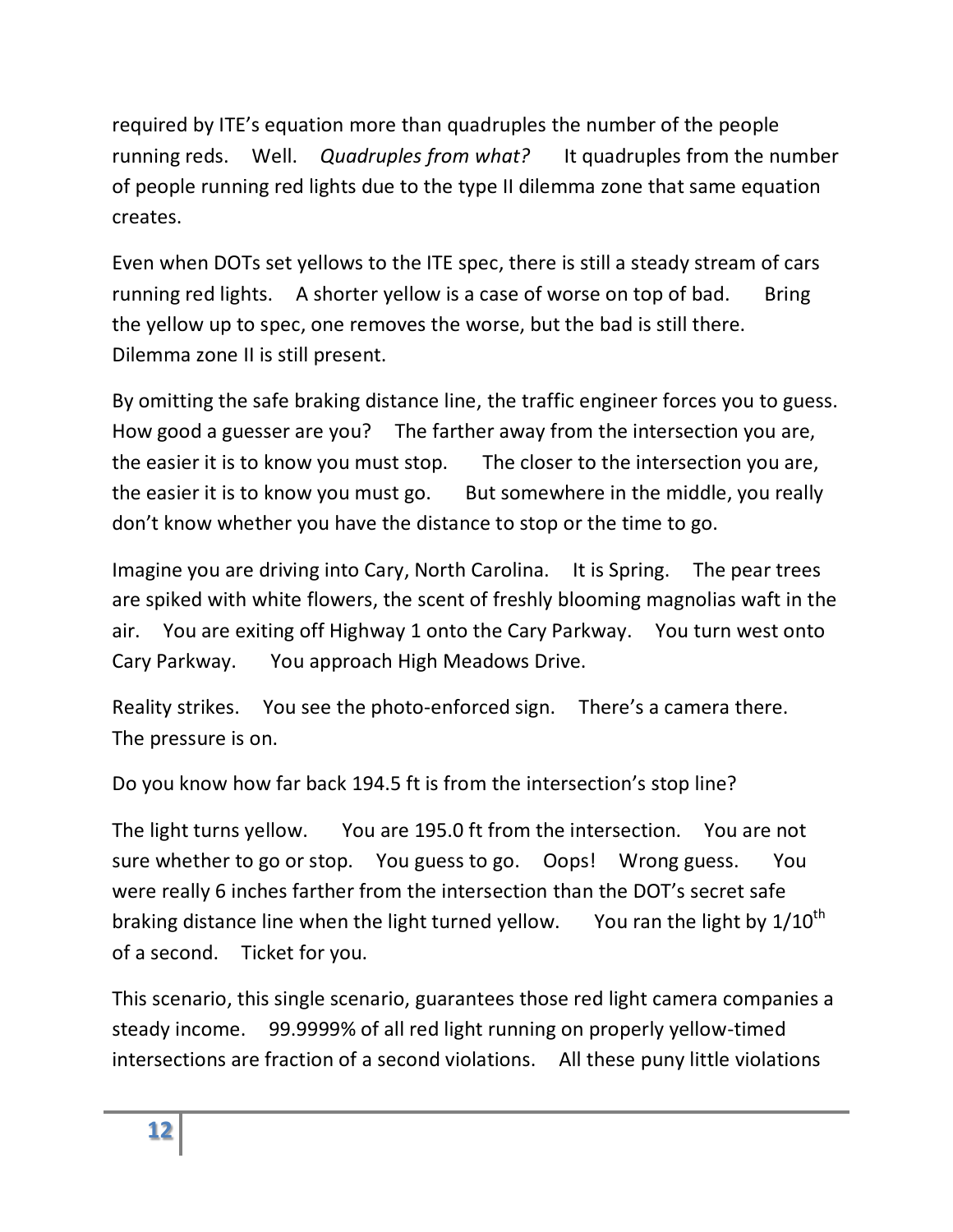are the result of a guess forced upon you by the traffic engineer, because the traffic engineer failed to disclose the safe braking distance.

Some people may not guess as well as you. They may decide to go even from farther back, perhaps even from  $217.8$  ft—which is what they could do if Cary was [a city in California.](http://redlightrobber.com/red/links_pdf/Yellow-Time-Table.xls) In that case, by the time they get to the intersection, not only would the light be red but also cross traffic would have a green light. Oops! T-Bone crash.

Some people are old. Take an old granny who is overly cautious. But on this particular day, granny is going the speed limit, not her usual 5 mph. She is 100 ft from the intersection when the light turns yellow. Like most people, she believes the yellow light means brake. But she is within the safe braking distance and should go. But being the granny she is, she does not want to take the chance of running the red light. She slams on the brakes. Oops! Rear-end crash. The duration of the yellow interval is half the time it takes for her to stop. No one can stop their car within the time the light is yellow. Granny doesn't know that. Hardly anybody knows that.

The fraction of a second violation, the rear-ender and the T-bone crash: they are all products of a dilemma zone.

#### <span id="page-12-0"></span>**Solutions**

To remove the dilemma zone; a.k.a., zone of indecision, remove the decision. Instead of forcing drivers to guess what they have to do, just tell them what they have to do.

There are two ways to remove the decision. There's the best way, and there's a compromise.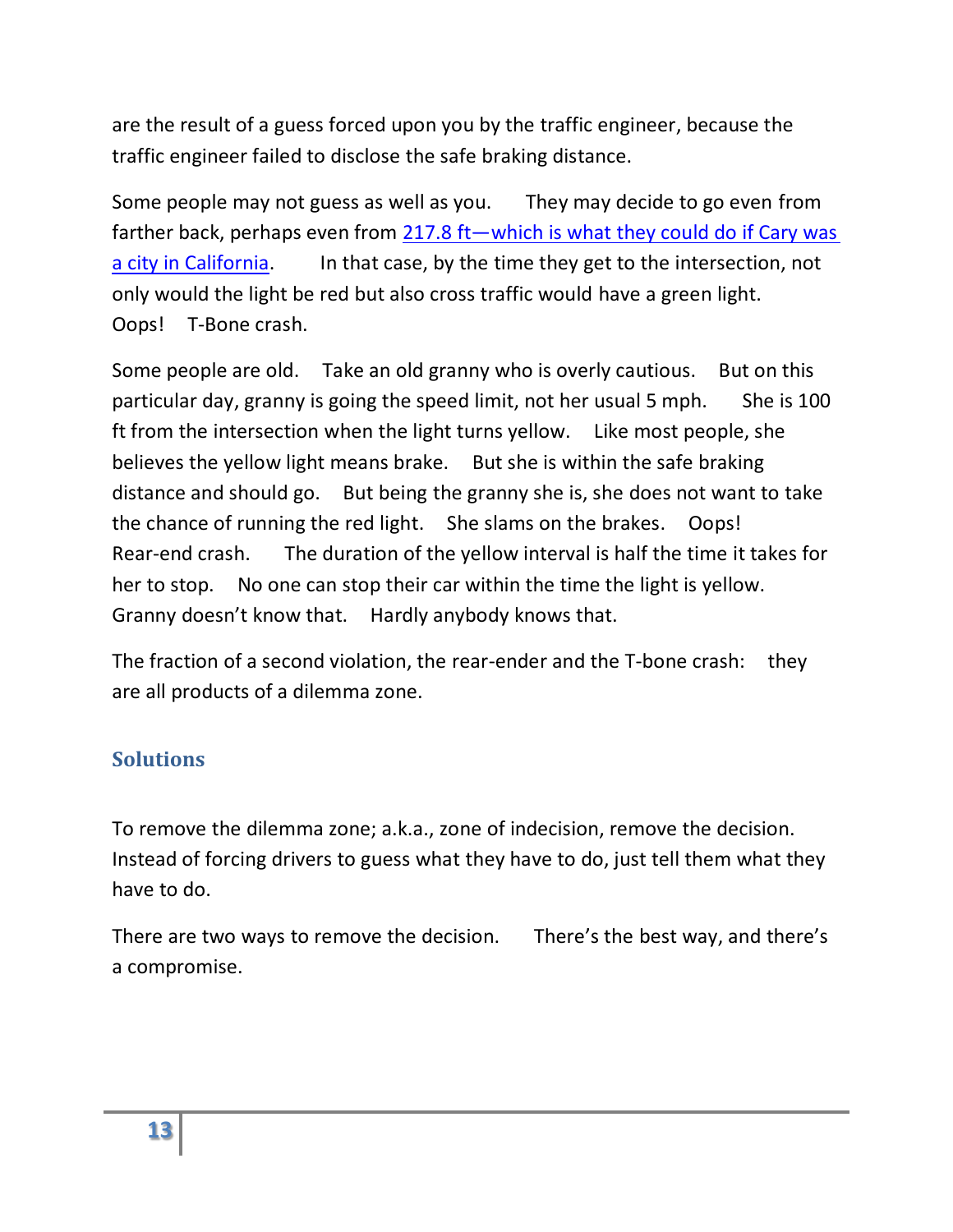#### <span id="page-13-0"></span>**Best Way**

Instead of ITE's equation, use the following equation:

$$
Y = t_p + \left[\frac{v}{a + \text{G}g}\right]
$$

Now Y is the time it takes you to perceive the light change and brake to a stop.

If DOTs set the yellow light interval to this solution, drivers *always* have the option to brake. Drivers no longer have to guess between two opposing actions. Graceful braking is always a possibility. Even when the driver is too close to the intersection, the worse he can do is gracefully slow down and glide through the intersection on a yellow.

This solution covers all possibilities. This solution covers the case where the driver is within the safe braking distance, but going slower than the speed limit. If the light turns yellow, he can still gracefully brake and never get penalized.

This solution is the easiest to implement. DOTs only have to increase the yellow light durations by  $1 - 3$  seconds depending on the speed limit. DOTs don't have to get out a can of paint.

After the DOT implements this solution, then DMVs must education drivers on what a yellow light means. This time DMVs could actually explain what a yellow light means.

The biggest complaint from traffic engineers about this solution is that drivers have too much yellow. Traffic engineers believe that drivers will just treat the yellow light as if it means go. My rebuttal is, "Even now that is what your yellow means."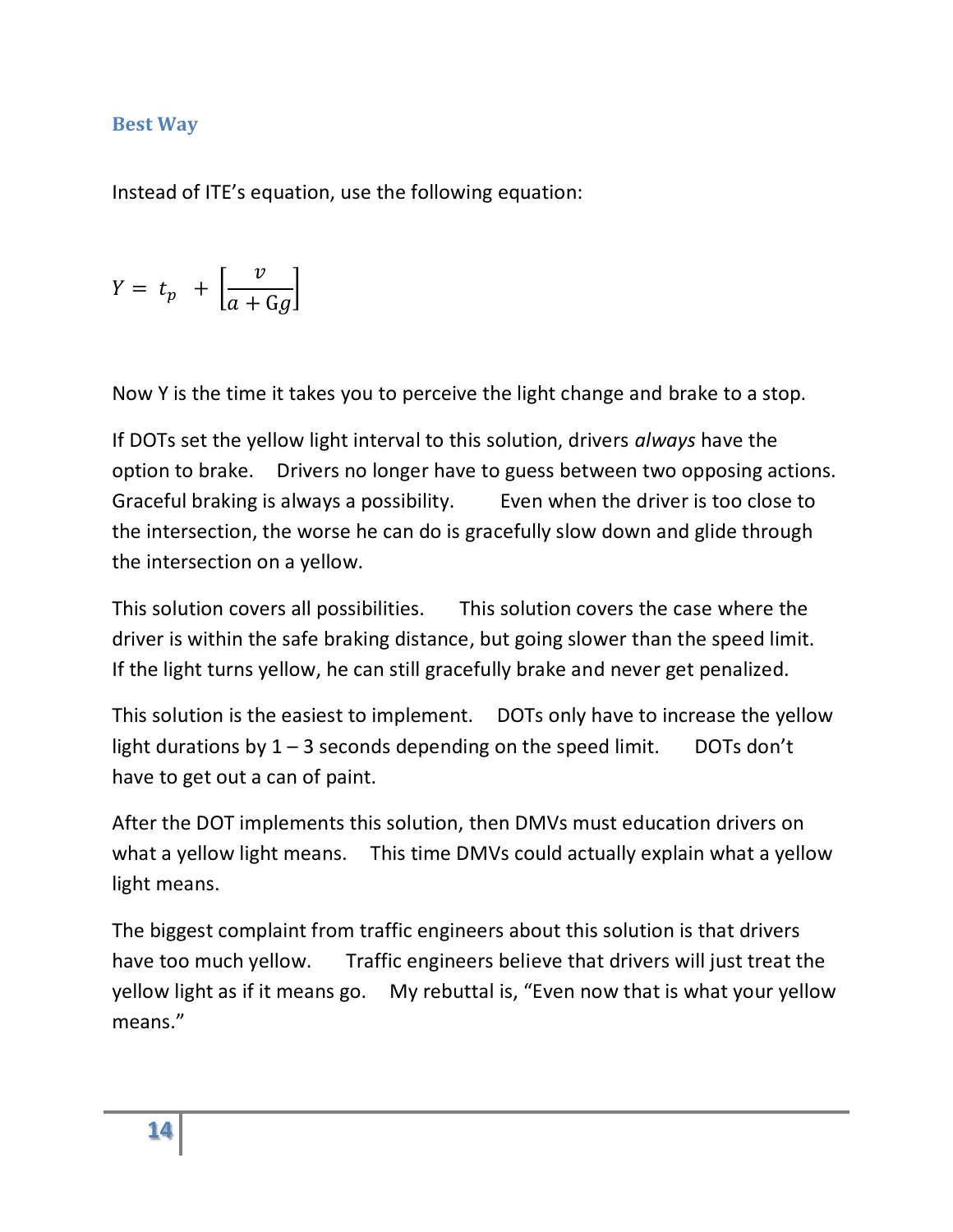The reason why this solution is the best solution, and I would add *the only solution,* is because the solution is an equation of motion. As opposed to ITE's equation which tries to impose reality, this equation actually describes reality.

#### <span id="page-14-0"></span>**Compromise**

The compromise is the solution I have been mentioning from the beginning. Make DOTs paint a line at the safe braking distance. This implies that DOTs keep ITE's equation.

The painted line works when cars are travelling at the speed limit on the entire approach to the intersection.

There are a couple of show stoppers to this solution:

- 1. Painting a crucial line on the road on the approach to the intersection may distract a driver's attention away from the intersection.
- 2. Crucial lines on the road are not easily visible in bad weather or at night. Watching for a light only is much easier and much more reliable.
- 3. Lines eventually wear off.
- 4. This solution does not address the case when a driver is travelling slower than the speed limit within the safe braking distance when the light turns yellow. This situation still requires the driver to guess whether to stop or go. Therefore this solution does not make the dilemma zone go away.
- 5. The possibility of two opposing actions (stop or go) still exists.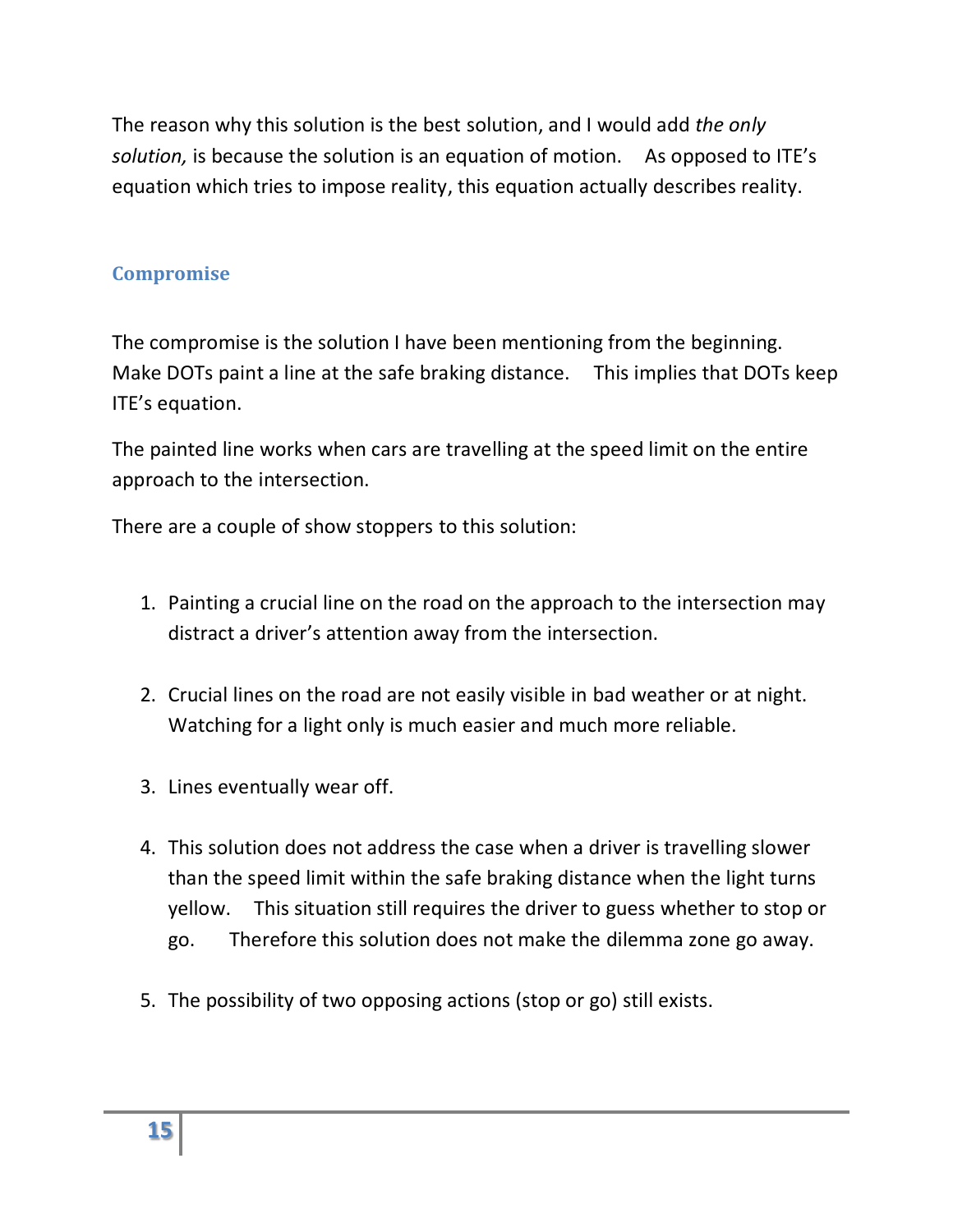#### <span id="page-15-0"></span>**Conclusion**

Not in their wildest dreams do people ever consider that their DOT, the organization responsible for vehicular *motion* in the State, does not understand the Laws of Motion. But the raw data from the red light cameras show exactly that. That data points a solid finger at the physics incompetence of traffic engineers.

Cities need desperately to trust their own Department of Transportation. It is awful that they cannot. It is psychologically more comforting and definitely more lucrative for cities to point a finger at drivers rather than face this inconvenient truth. You can actually thank the red light camera companies for revealing the truth, although they do their best to keep this a secret..

If we remove all the engineering defects, we should see perhaps one red light runner per intersection per month. That's right, 1 perhaps 2 per month.

Right now we see hundreds of runners per month. Sometimes thousands. Are we to be satisfied when we get the numbers down from 1000 to 50 runners per month? To 30? How about 20? Is this a game of the *Price is Right* where lower numbers are acceptable and higher numbers are not? The only acceptable number of cars running a red light is 0. 0 is acceptable. Anything else is not. We are talking about human beings, not jelly beans. We are playing Russian roulette, not rummy. Engineers must stop systemically loading the guns. Short yellow light = Type I Dilemma Zone = 3 bullets. Type II Dilemma Zone = 1 bullet. The occasional drunk driver is bad enough.